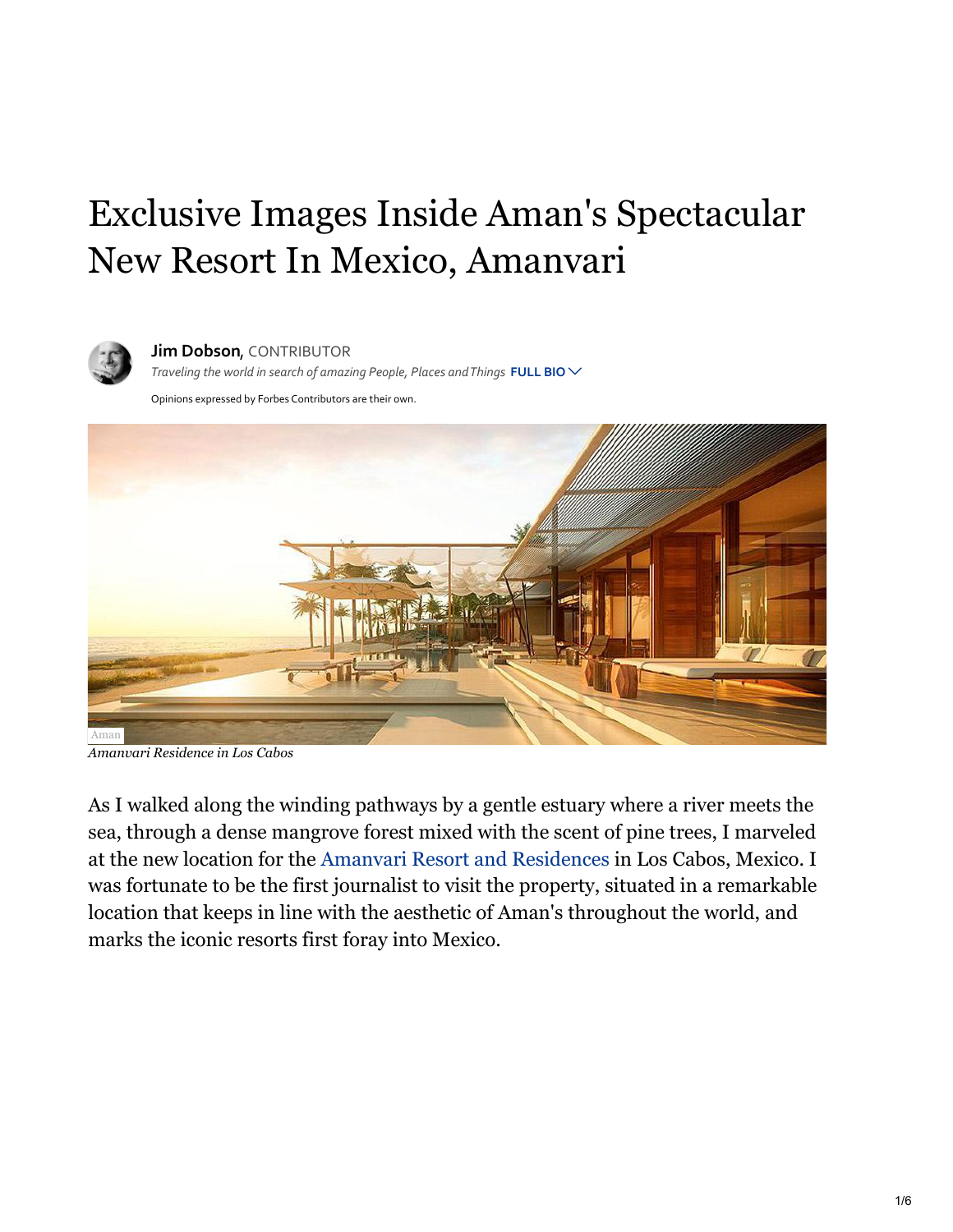

*Amanvari beachfront Residence in Los Cabos*

Amanvari is a tranquil and private retreat fronted by the Sea of Cortez with pavilions built on stilts over a stunning waterway. Positioned on the Eastern Cape of the Baja Peninsula and neighboring the upcoming [Four Seasons Costa Palmas,](https://www.forbes.com/sites/jimdobson/2017/01/02/exclusive-look-inside-the-new-four-seasons-costa-palmas-resort-and-residences-in-cabo-san-lucas/#29d71c887060) the master development of Costa Palmas will soon feature some of the most amazing hotels and private residences. I am sure Amanvari (Peace+Water) will quickly become one of the most sought-after destinations in the world when it opens in 2020.



*Amanvari estuary Residence in Los Cabos*

With a backdrop of the Sierra de la Laguna mountain range, and enjoying a wide expansive beach, the property was once the site of a historic hacienda. I sat among some of the original hacienda ruins as we drank champagne and discussed the future resorts design plans. You would never think you are in Mexico with such a tropical environment.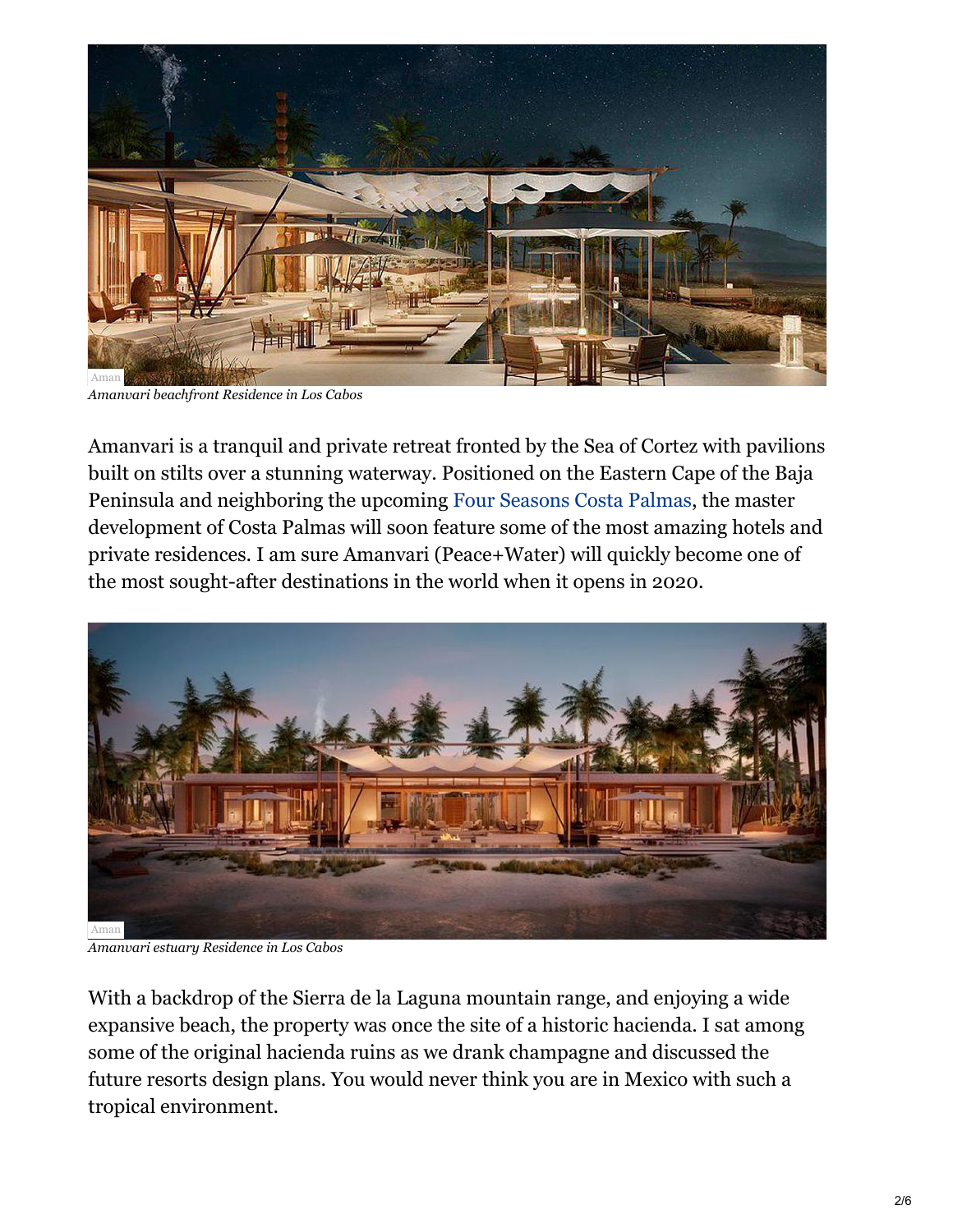The property, developed by Jason Grosfeld's Los Angeles-based real estate firm Irongate, is set within Costa Palmas, a private beachfront resort community with almost two miles of swimmable beach. Irongate, working alongside Aman, has commissioned famed architects Heah & Co. to build around the environment rather than covering it. The design has individual pavilions made to appear as floating islands with the natural waterway and foliage to grow around and beneath it.



*Amanvari Resort Main Pavilion*

Amanvari will offer up 20 bi-level hotel pavilions, each with an expansive space with floor to ceiling windows that open onto an outdoor terrace and wraparound sundeck, some with a cantilevered pool.

The main pavilion at Amanvari will be a large atrium design located directly on the beach. It will be the central point where guests and residents can enjoy three restaurants (including a major name Chef yet to be announced), a library and lounge, as well as a large infinity pool with four hot tubs. My favorite at all Aman properties is their devotion to wellness, and the new Spa pavilion will offer luxury services to Aman junkies worldwide.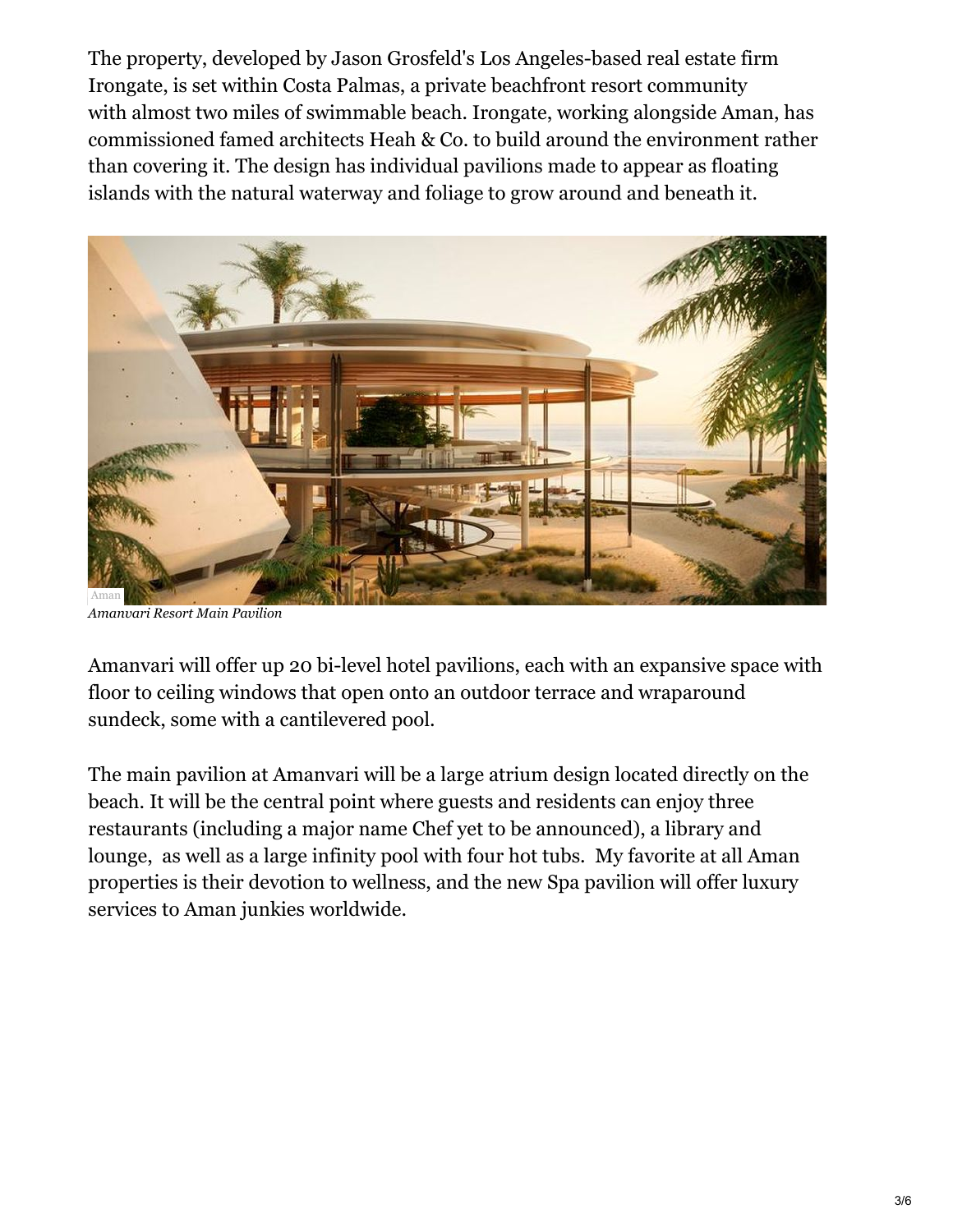

*Amanvari Residence with indoor/outdoor living spaces*

Homeowners will also have the opportunity to purchase among 24 Aman Residences which will be offered for sale. With enviable locations on the sandy dunes and waterfront as well as overlooking the properties adjacent golf course and organic farms, the Aman Residences will range from four to seven bedrooms. The Residences will also possess the same exotic design of the surrounding property. Homeowners will work directly with the architects for their custom Residence and can include many unique features and combinations. Among my favorites are the beachfront lots which will include stunning villas as well as a few very special cabanas with waves lapping at your steps.

Chairman and CEO of Aman, Vladislav Doronin fell in love with the area when he first visited, and his vision of the ultimate destination continues in one of my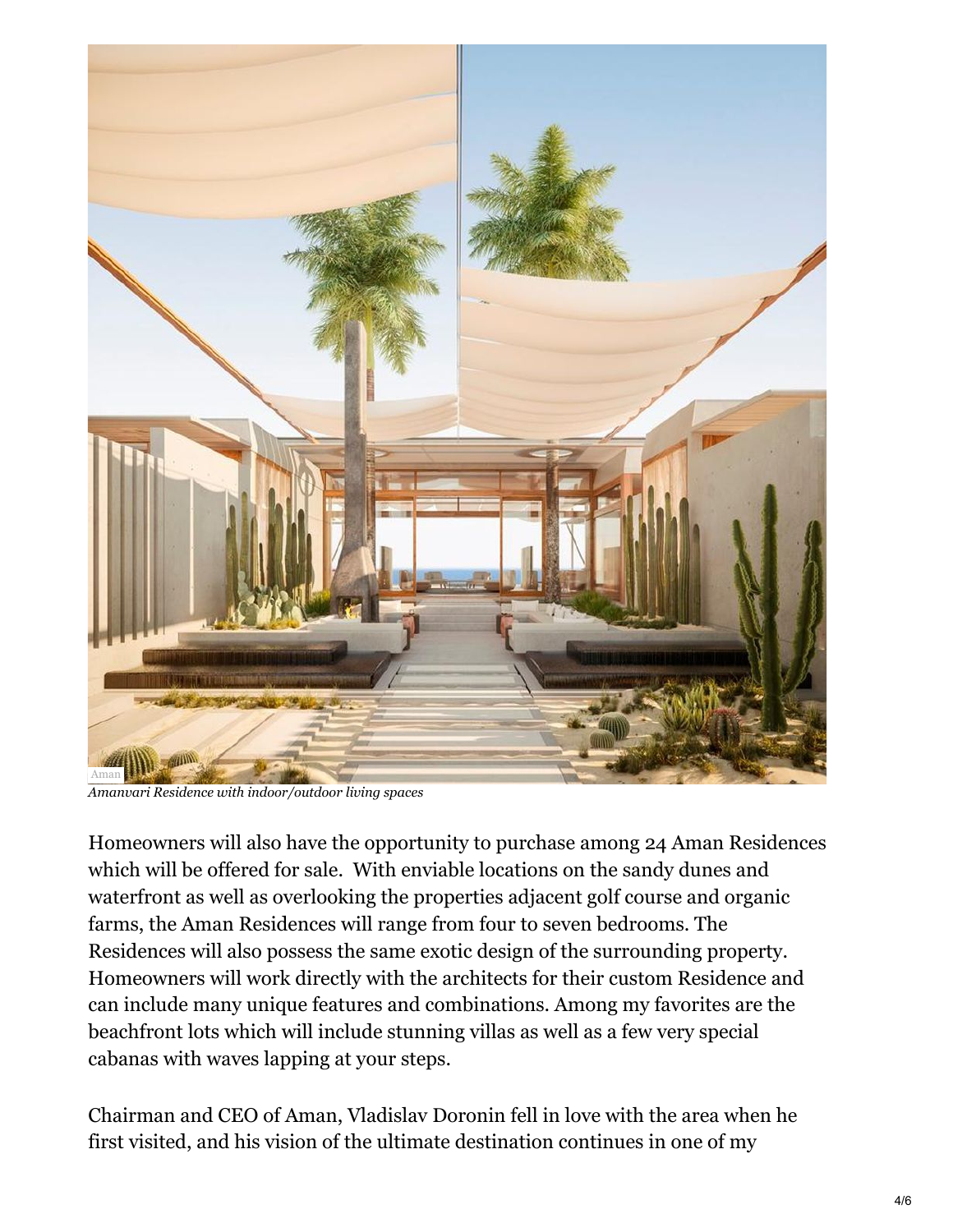favorite locations in the world. By joining the amazing Costa Palmas community, this really puts the East Cape of Baja on the map as a world-class destination.



*Interior Amanvari Residence*

The [Costa Palmas master plan](https://costapalmas.com/the-resort-map/) also includes a Robert Trent Jones II golf course, 18 acres of organic farms, the private members-only Costa Palmas Beach & Yacht Club where owners can join, and Four Seasons Resort Los Cabos at Costa Palmas.

The easy 45-minute drive from Los Cabos International Airport (which also offers an exclusive terminal for private jets), takes visitors far from the maddening crowds of tourists in Cabo San Lucas and offers up a unique retreat for those wanting a private escape. During my recent visit hundred of whales were present as we rode horses along the wide, sandy beach. I have been a fan of the neighboring villages as well as the hot thermal pools in the nearby mountains, we have cliff dived off of waterfalls